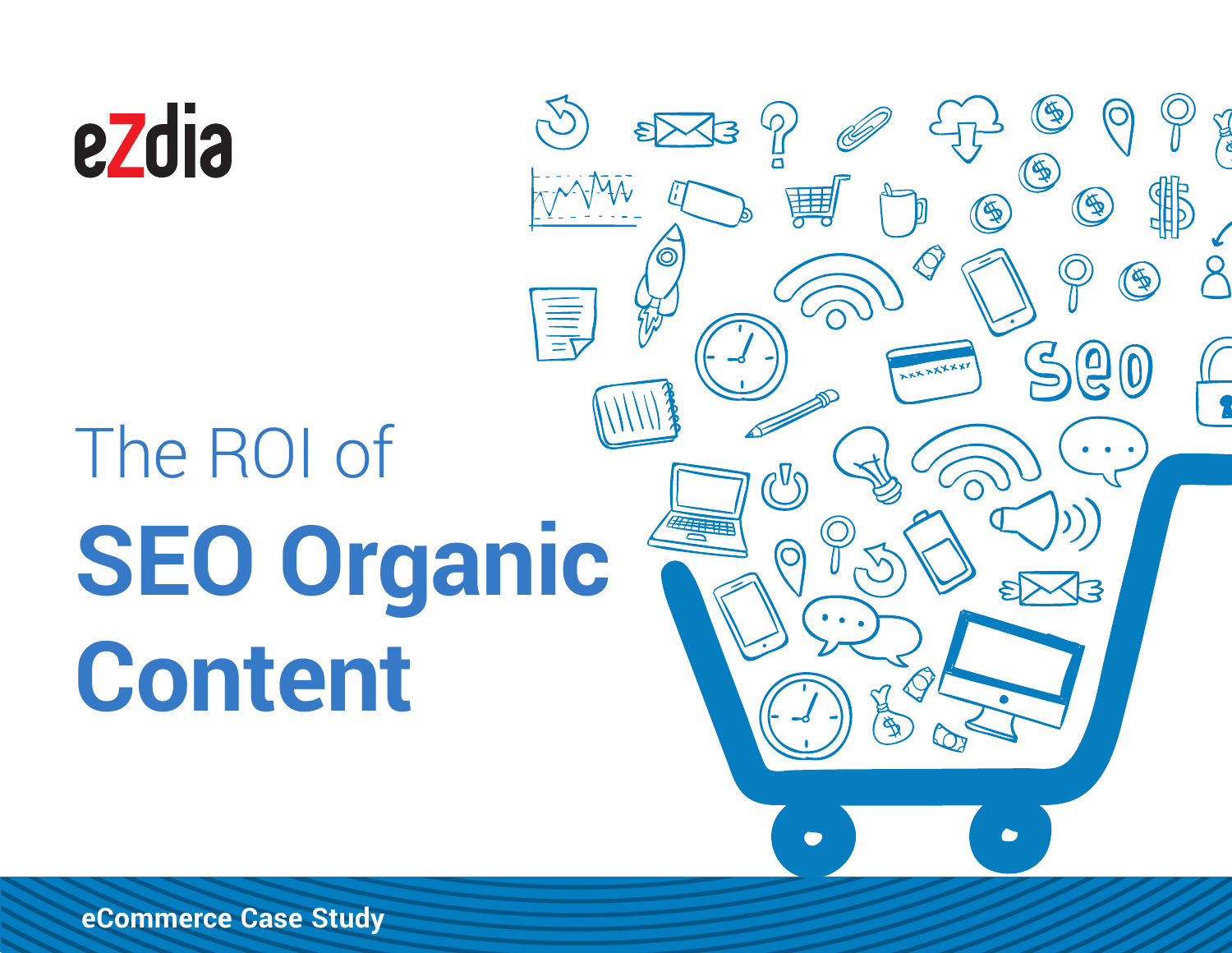## **Executive Summary**

eZdia conducted a controlled organic content test with a large and mature eCommerce site. The site generates about 1 million visits and about 25 thousand orders every week. The test rewrote the content for about 300 pages and then measured the incremental return on content spend (ROCS). The hypothesis was that keyword rich content designed to attract, engage and convert visitors would generate a higher ROI than other acquisition channels like Paid Search.

## **The results were stunning**

- The ROI of Organic Content was 3x higher than return on Paid Search
- For every \$1 invested in content, the client is on pace to generate an incremental \$60 in revenue from organic search.



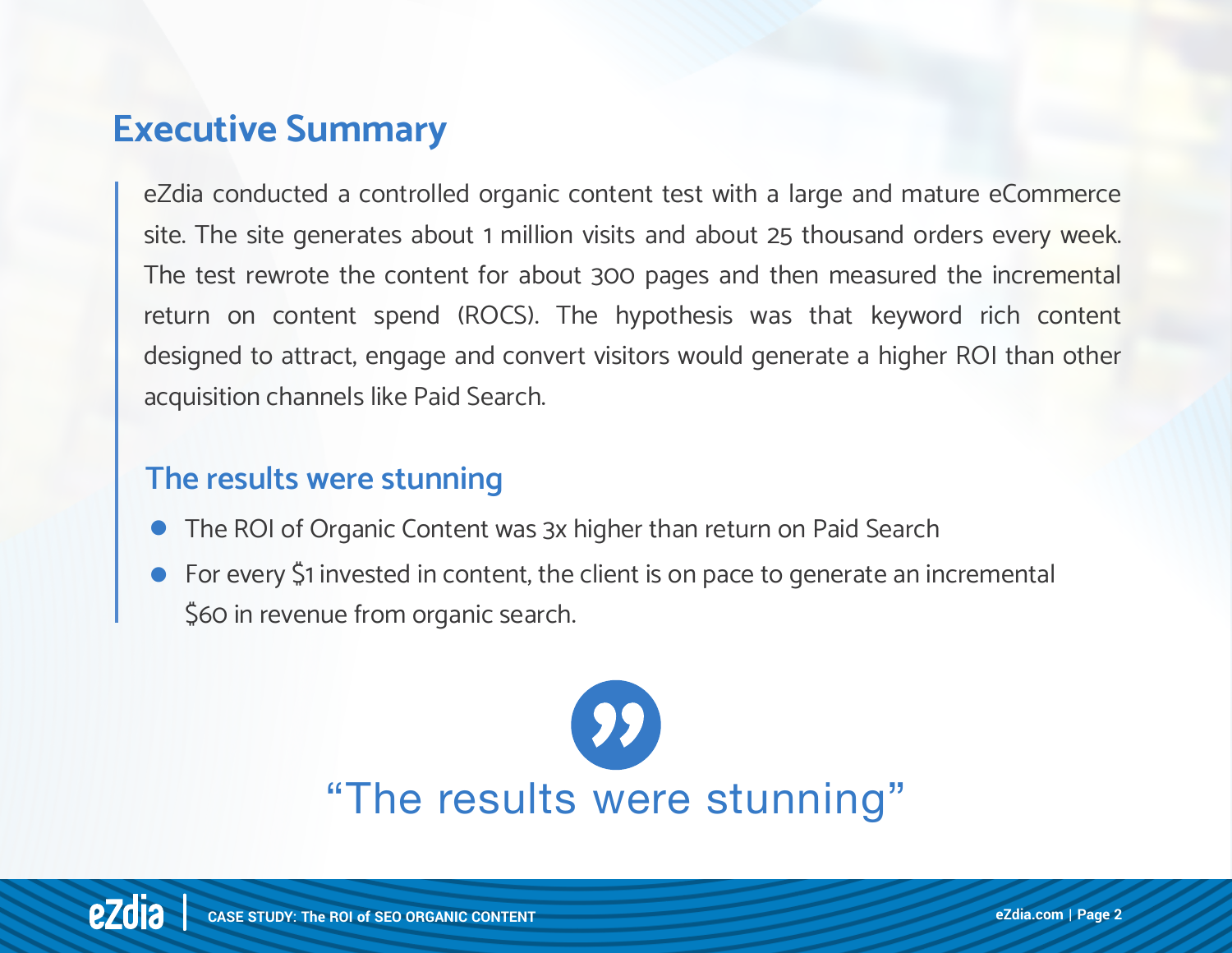

While most eCommerce sites use manufacturer supplied content, unfortunately without original content, the organic search benefits are limited.

### **Organic Content is written with the following goals:**

### **Keyword Optimized:**

While some optimize exclusively for average monthly search volume (AMS), eZdia's Organic Content for eCommerce uses keyword value or cost-per-click (CPC) to help find the keywords that are most likely to result in an order.

#### **Competitive Content:**

Organic Content is designed to stand out to Google and other search engines. It's designed to be the best result for any given search query and that often means adding both content and keyword depth to deliver a better search result.

#### **Objection Handling:**

Organic Content is designed to go beyond simple features and benefits and should incorporate strategies to identify and overcome common customer objections.

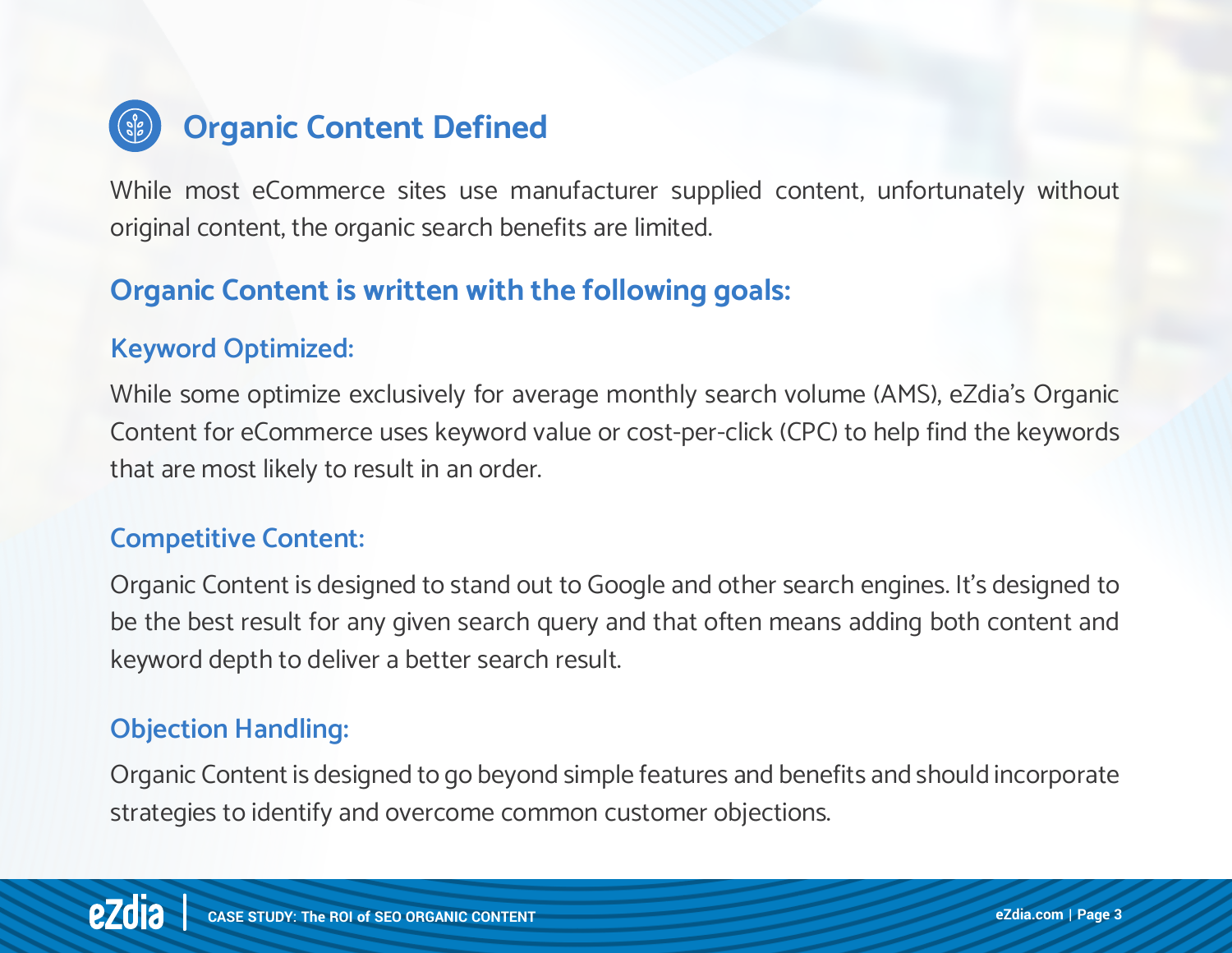

This test was conducted in late 2019 and early 2020. The product selection process began by identifying a set of Product Categories and then randomly assigning different categories to either the Test Group or the Control Group.

Once identified, the Test Group got a content enhancement of about 200 unique words of content plus updates to the titles, headings and meta descriptions.

eZdia developed content for every category page and then select product pages within each category. By contrast, the Control Group's content was frozen for the duration of the test. The Control Group is used to measure all the other changes in the business from seasonality to marketing and sales campaigns. Any growth in the Control Group was subsequently subtracted from the Test Group's success in order to isolate the incremental return on content spend (ROCS).

After creating and publishing the data, it was then time to wait. Google and other search engines don't typically reward new content immediately. There is no exact time frame for how long it takes to see organic search results, but it's not unusual for it to take 3 to 6 months for the performance to mature.

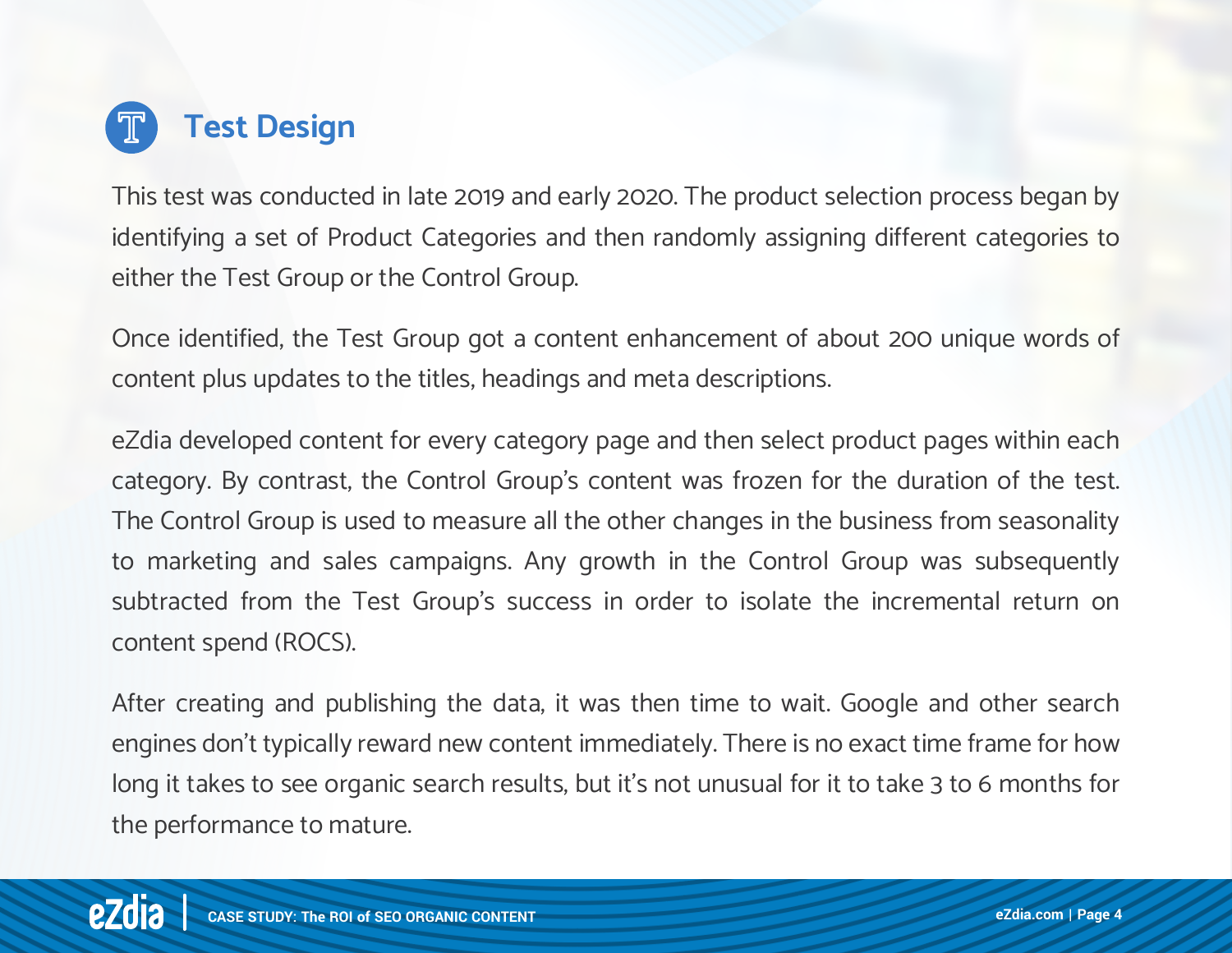

ROCS, like its Paid Search equivalent called Return on Ad Spend (ROAS), is a measure of return on investment. The most important metric is revenue, on ROCS is used to measure the ROI of Organic Content. While the test tracked incremental success for transactions and organic traffic, the focus was on optimizing for revenue.

Keyword tracking was not used in this test since it's difficult to measure total revenue using keyword rank tracking.

As the table below demonstrates, we established a stable "before" period in late 2019 and then analyzed the test pages by measuring the average revenue (\$) per page per day. We then compared this same measure for the 2020 "after" period. The lift is the difference between Before and After and the Net Lift is the Test Lift minus the Control Lift.

#### **Incremental Return**

| <b>Analytics Data</b> | <b>Before</b>   | <b>After</b>    | Left |
|-----------------------|-----------------|-----------------|------|
| Test                  | \$ / Page / Day | \$/Page/Day     |      |
| Control               | \$ / Page / Day | \$ / Page / Day |      |

**Net Lift** = Test Lift - Control Lift

**ROCS** = (Net Lift \* Expected Life) / Content Cost

Formula used to measure return on content spend (ROCS)

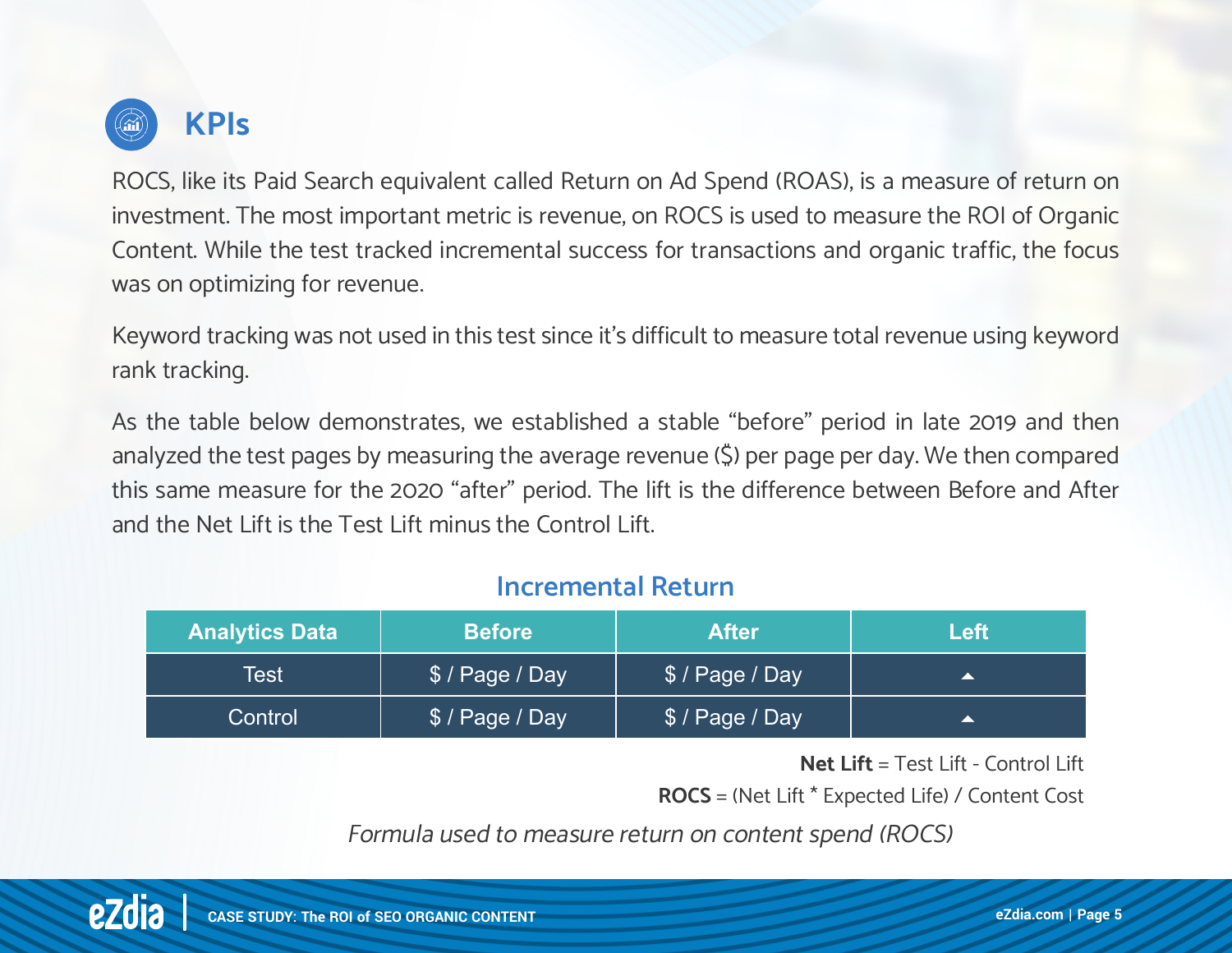

The test group generated about \$6.25 in incremental revenue per page per day plus we saw lifts in orders, visits and the conversion rate when compared to the control group. While \$6.25 is a modest number, over the same two-year horizon that's in excess of an incremental \$4,500 per SKU.

The ROCS topped out just north of 60x and that compares to the client's Paid Search ROAS goal of 20x. In other words, for every dollar spent on content, the client expects to generate \$60 in incremental revenue above and beyond what they generate from their other demand generation programs.

But the news didn't end there. We looked at the same Test and Control pages to understand their Paid Search results during these same time periods. Here we saw a significant lift in conversion rate for the advertised products that received new content compared to those that did not.